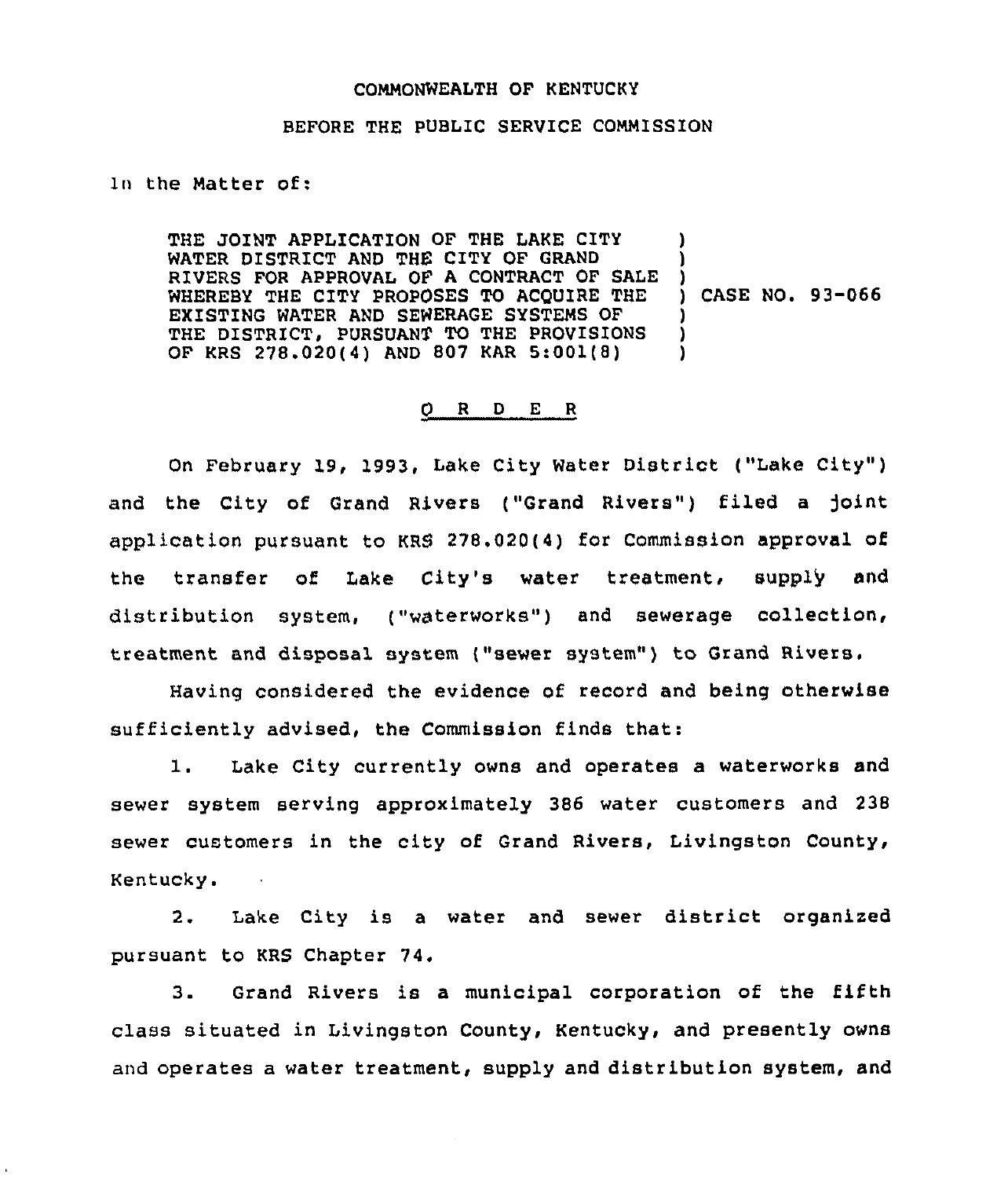a waste water sewage collection system serving approximately 459 water customers and 191 sewer customers'.

By contract dated July 23, 1992 Lake City agreed to 4. convey ownership of its waterworks and sewer system to Grand Rivers.

5. The Natural Resources and Environmental protection Cabinet, Division of Water, has recommended that Lake City perform extensive rehabilitative work on its water treatment plant. The proposed transfer would result in Lake oity's water treatment plant being taken out of service,

6. Grand Rivers would assume Lake City's \$68,854.00 promissory Note owed to the Bank of Marshall County, which is currently the only debt owed by Lake City.

7. Grand Rivers employs individuals who are certified as waste water system operators by the Kentucky Board of Certification of Waste Water System Operators.

8. In view of its statue as <sup>a</sup> municipal corporation of the fifth class, Grand Rivers has sufficient financial integrity to ensure the continuity of sewage service. <sup>A</sup> copy of a third-party beneficiary agreement guaranteeing the continued operation of the proposed waste water sewage collection system is therefore not required.  $607$  KAR 5:071, Section 3(1)(a).

9. Grand Rivers has the financial, technical, and managerial abilities to provide reasonable utility service to the customers currently being served by Iake City.

$$
-2-
$$